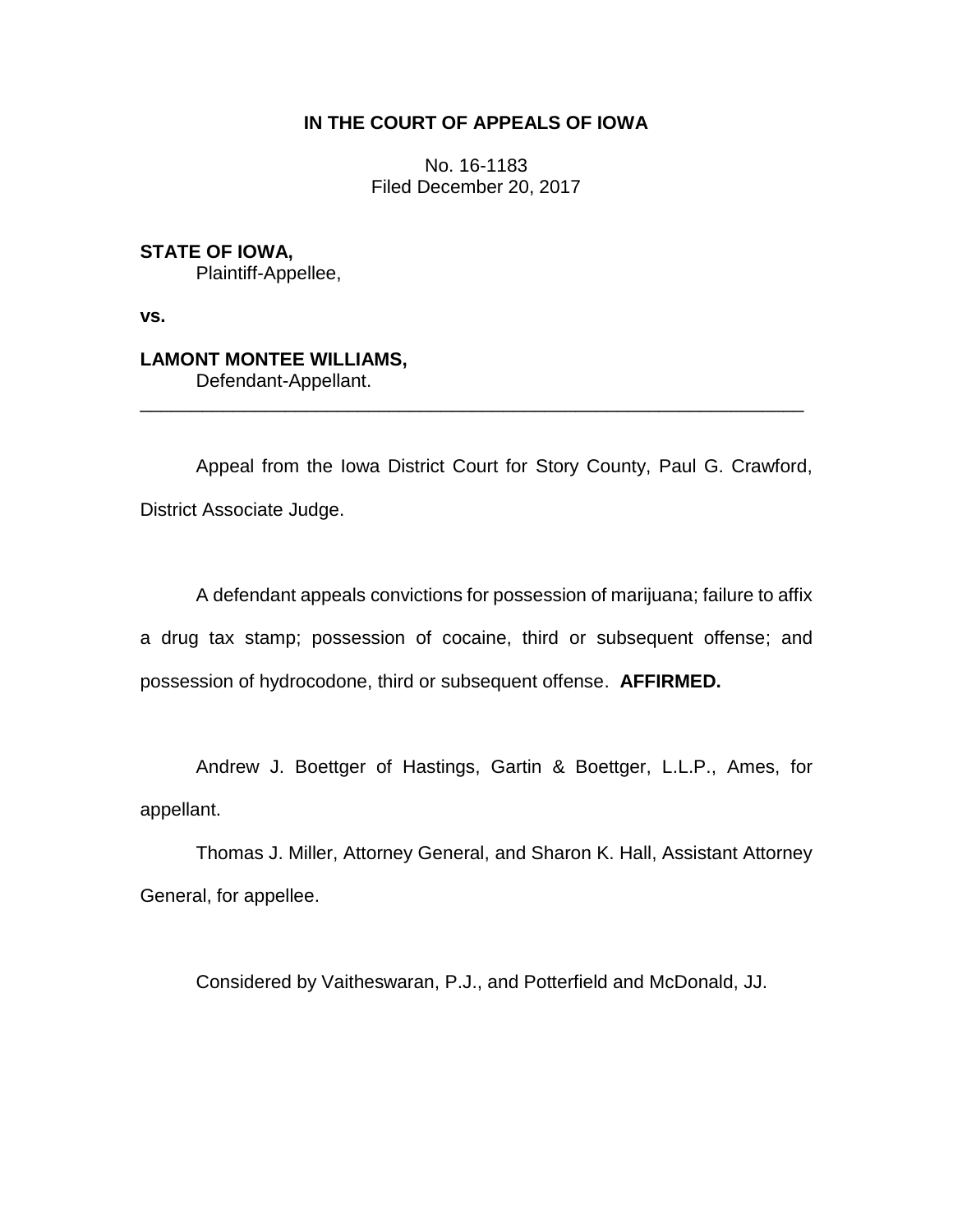#### **POTTERFIELD, Judge.**

Lamont Montee Williams appeals from his convictions for possession of marijuana; failure to affix a drug tax stamp; possession of cocaine; third or subsequent offense; and possession of hydrocodone, third or subsequent offense. Williams maintains the district court should have granted his motion to suppress evidence because the search-warrant application did not provide sufficient basis to support probable cause and the required nexus between the items sought pursuant to the warrant and the people or places searched.

#### **I. Background Facts and Proceedings.**

On November 9, 2015, Ames Police officers responded to a call from Sandra Fairbanks reporting a broken window at her residence. While discussing the incident with Fairbanks at the front door to her residence, Officer Vincent Junior reported he could smell marijuana and see a hazy smoke inside the residence. After entering the residence with Fairbanks' consent, Officer Junior conducted a protective sweep, handcuffed the occupants of the residence—including Williams, Fairbanks, and a third adult—and applied for a search warrant. A warrant was issued to search the Fairbanks residence and the three individuals, including Williams, found there by the officers. In executing the search pursuant to the warrant, officers found \$1240 in cash and a key to the apartment in Williams's pockets. In a bedroom, officers found marijuana, white powder later identified as cocaine, and a prescription bottle with two hydrocodone pills. Mail with Williams's name and male clothing were also found in the bedroom.

#### **II. Standard of Review.**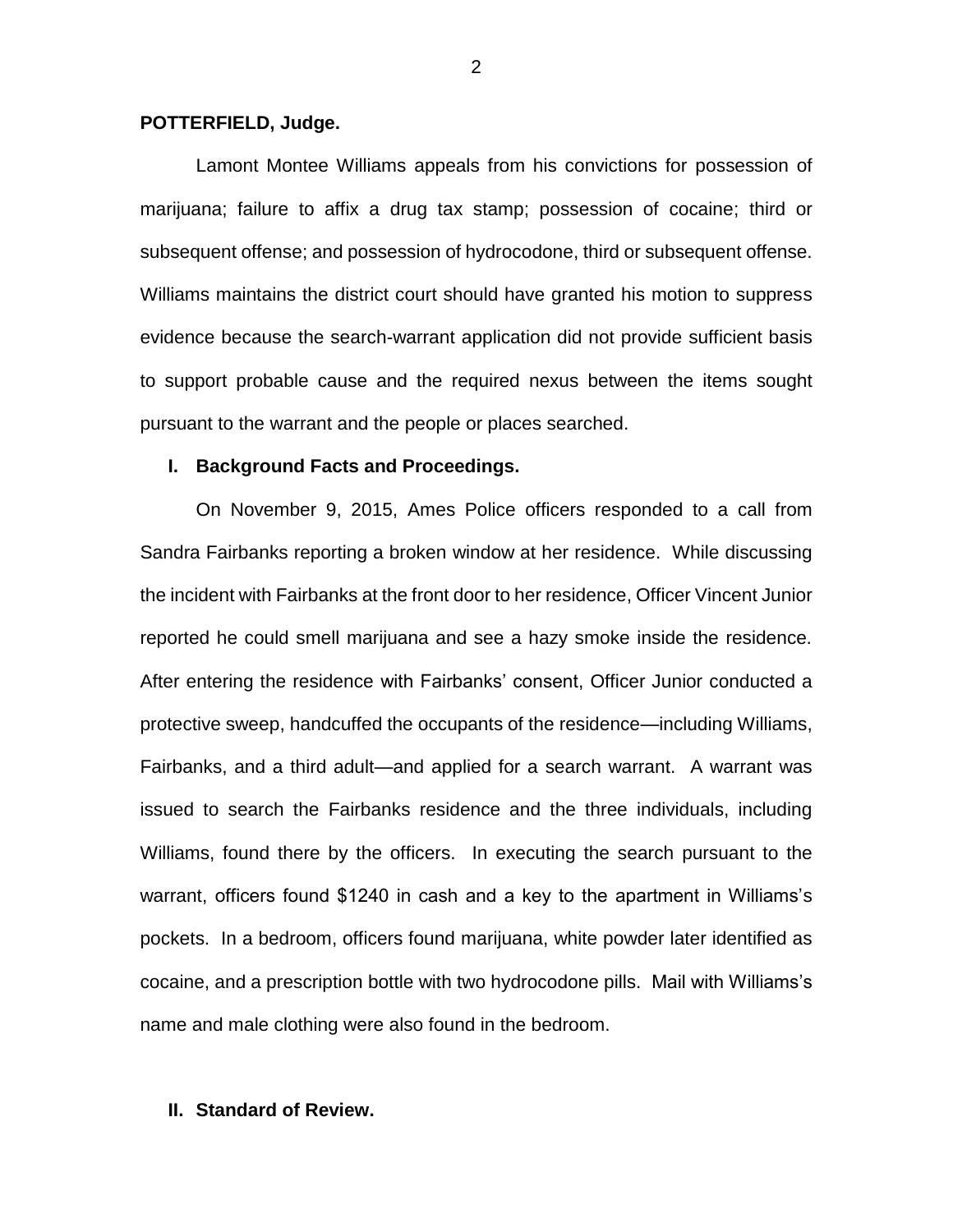Because this case involves the constitutional right to be free from unreasonable searches and seizures, our review of the district court's suppression ruling is de novo. *See State v. Davis*, 679 N.W.2d 651, 656 (Iowa 2004). To determine whether probable cause has been established for the issuance of a search warrant, we review the totality of the circumstances. *Id.* We do not make an independent determination of probable cause but determine whether the issuing judge had a substantial basis for concluding probable cause existed. *Id.* We examine only the information actually presented to the court at the time of the application for the warrant. *Id.*

#### **III. Discussion.**

#### **a. Probable Cause.**

The Iowa Supreme Court has held a trained officer's detection of a sufficiently distinctive odor, by itself or when accompanied by other facts, may establish probable cause. *State v. Watts*, 801 N.W.2d 845, 854 (Iowa 2011). Williams argues the warrant application did not demonstrate Officer Junior was qualified to recognize the odor of marijuana. Officer Junior's warrant application asserts there were illegal narcotics in the residence because he could "smell the odor of raw or burnt marijuana" from outside the residence. Williams claims Officer Junior's inability to differentiate between raw or burnt marijuana casts doubt as to his ability to recognize marijuana in any form.

Officer Junior's warrant application includes his qualifications in drug recognition: he had been a police officer for three years, had been involved with illegal drug investigations, attended classes at the Midwest Counter Drug Training Center, and had held conversations with cooperative suspects and informants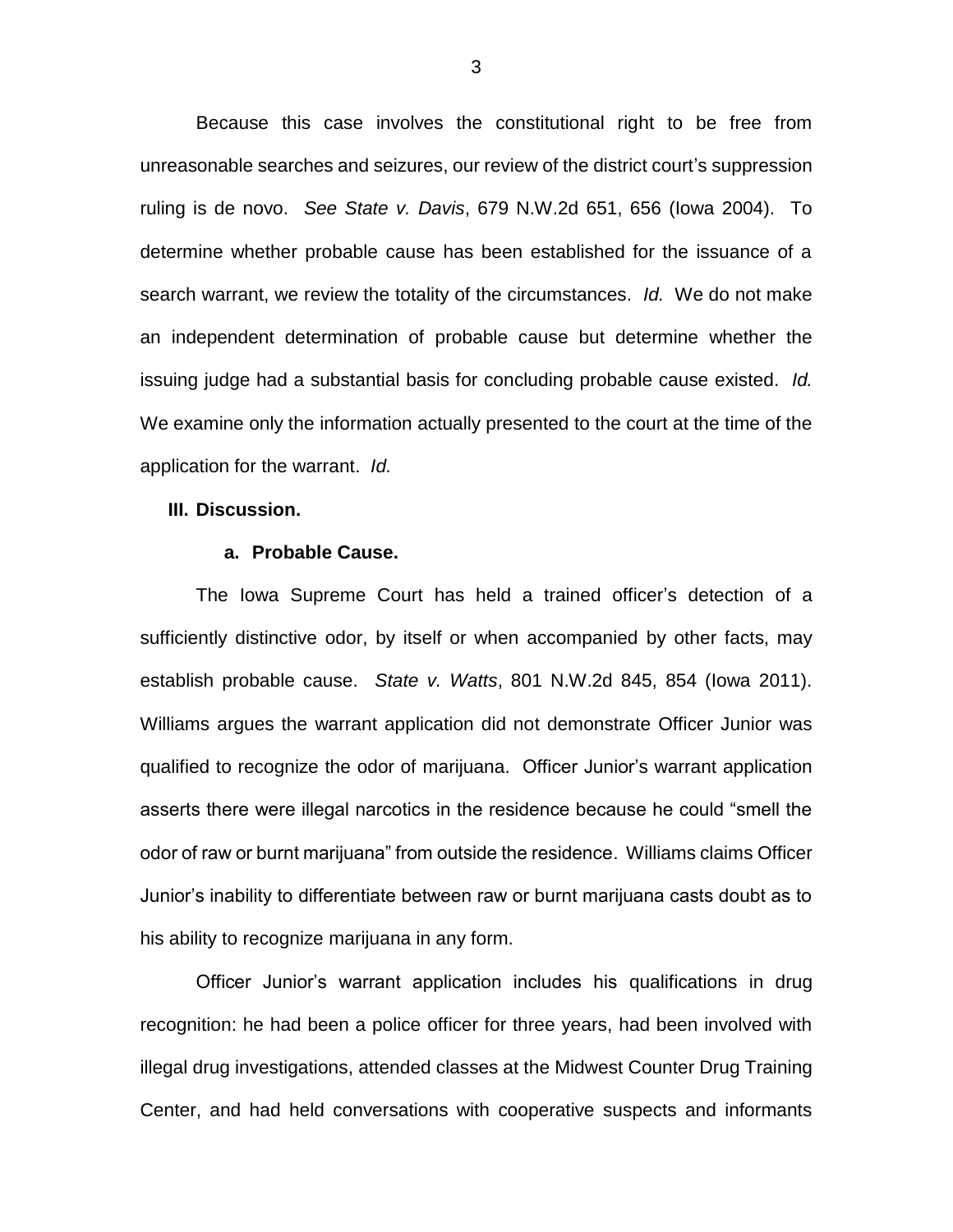"about illegal drugs, their use, and distribution." Williams argues the application did not specifically include training for marijuana recognition or the smell of marijuana. Williams compares Officer Junior's qualifications to the qualifications of the officer in *Watts,* who had been a "Davenport police officer for seven-and-ahalf years, had been involved in the investigation of controlled substance offenses for the past two years, and had attended schools pertaining to the investigation of controlled substance offenses." *Id.* at 855. That officer was found qualified to detect the odor of marijuana. Officer Junior, although having less time on the job than the officer in *Watts,* has very similar qualifications. All reasonable inferences should be drawn in support of finding a probable cause for the search warrant. *State v. McNeal,* 867 N.W.2d 91, 100 (Iowa 2015). Officer Junior's qualifications as set forth in the search warrant application are sufficient to establish probable cause in his identification of the odors coming from the residence.

#### **b. Nexus.**

Williams next argues there is a lack of nexus between several items included on the search warrant and the facts contained in the search warrant application.

Although a nexus must be established between the items to be seized and the place to be searched, direct observation is not required. That nexus can be found by considering the type of crime, the nature of the items involved, the extent of the defendant's opportunity for concealment, and the normal inferences as to where the defendant would be likely to conceal the items.

*State v. Groff*, 323 N.W.2d 204, 212 (Iowa 1982) (internal citations omitted).

In determining if evidence seized pursuant to a warrant should be suppressed, 'the affidavit of probable cause is interpreted in a common sense, rather than a hypertechnical, manner.' We draw all reasonable inferences to support the judge's finding of probable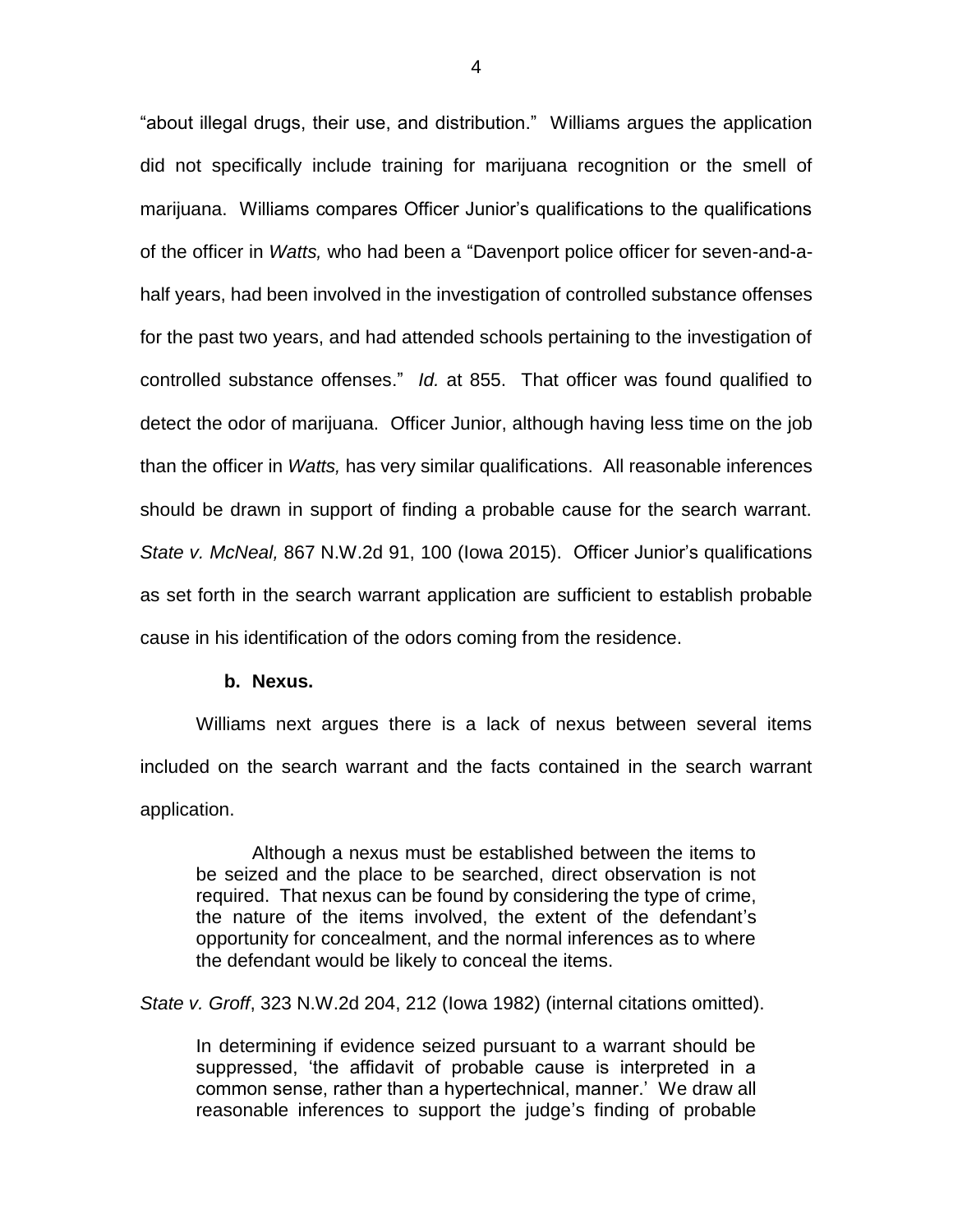cause and give great deference to the judge's finding. Close cases are decided in favor of upholding the validity of the warrant.

*McNeal*, 867 N.W.2d at 100 (internal citations omitted).

In an action involving a structural challenge to the validity of a warrant, the burden of proof rests with the defendant. *State v. Fremont*, 749 N.W.2d 234, 236 (Iowa 2008).

Williams argues methamphetamine, cocaine, and opiates and its derivatives were included in the warrant as items to be seized without a basis in the application to believe they would be located at the residence or on the persons named. Officers seized white powder, later identified as cocaine, and a prescription bottle with two hydrocodone pills. Even if the search warrant application does not draw a nexus to these particular illegal drugs, they would have been discovered inevitably during the search for marijuana. Both the hydrocodone pills and the cocaine were found in places where marijuana could have been hidden. The inevitable-discovery doctrine allows evidence otherwise constitutionally excluded to be admitted when the police would have inevitably discovered the same evidence if acting properly. *State v. Tyler*, 867 N.W.2d 136, 171 (Iowa 2015).

Officers found identification and mail addressed to Williams in the bedroom where the drugs were found and a key to the apartment in Williams's pocket. The warrant allowed officers to search for: "evidence of occupancy, residency, and or ownership of the premises described above, including but not limited to utility and telephone bills, sealed envelopes, keys, lease agreements, mortgage records, loan documents, passports, photographs, and/or keys relating to safety deposit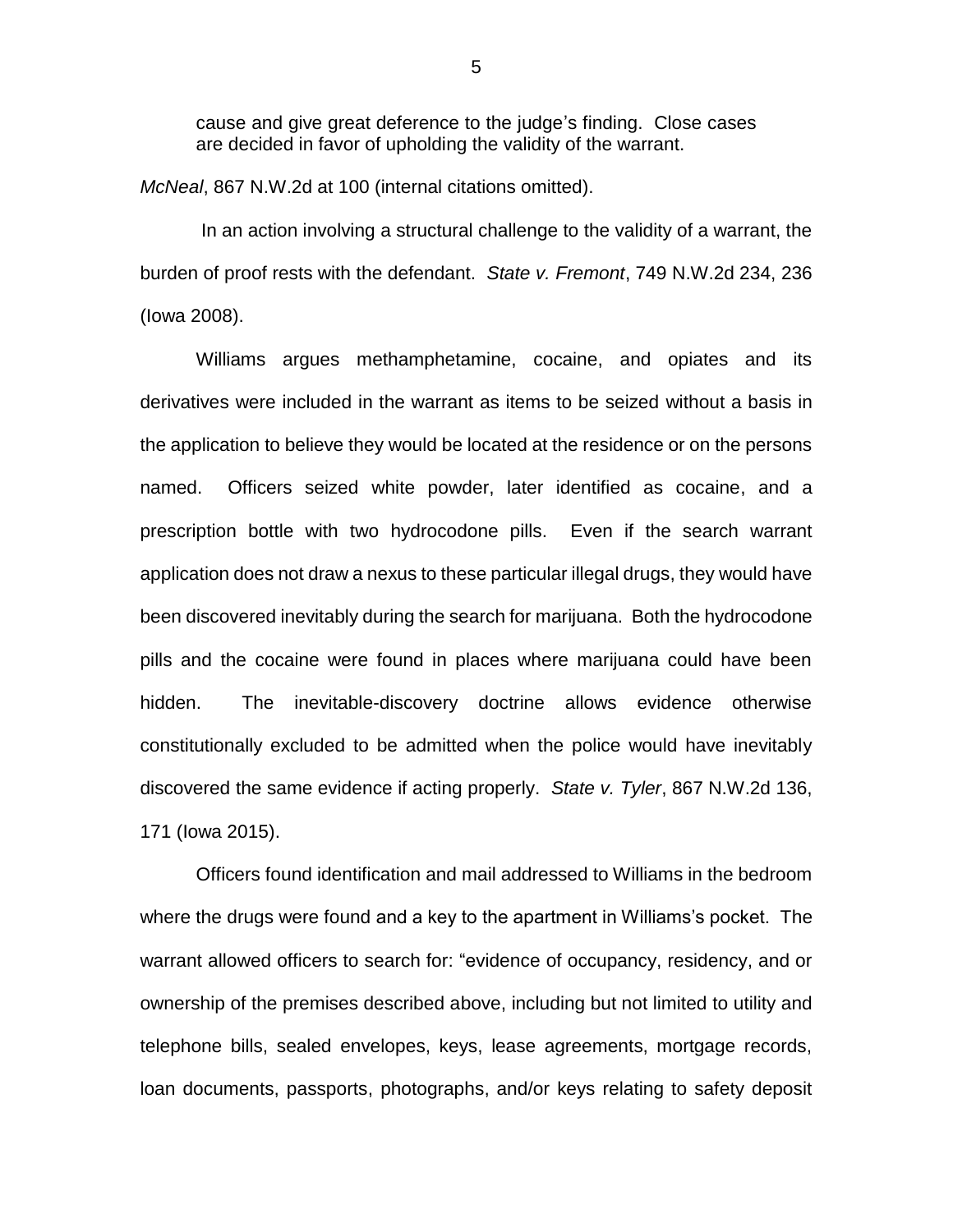boxes." Williams argues there is no credible connection between these items and the residence or people named in the application. Williams also argues there is no indication as to how items in this category constitute evidence of a crime of any type. We agree with the district court that because three people were present at the residence it would be important to determine who was in actual or constructive possession of the controlled substances that might be and later were found. *See State v. Maxwell*, 743 N.W.2d 185, 193 (Iowa 2008) (noting the State must establish the defendant "exercised dominion and control over the contraband, had knowledge of the contraband's presence, and had knowledge the material was a narcotic."). A nexus exists between evidence of residency and the facts contained in the search warrant application.

Officers found \$1240 in cash in Williams's pocket. The search warrant authorized the seizure of "United States currency, food stamps and/or any other means of exchange commonly used in drug transactions." Williams argues there is no nexus between the facts contained on the warrant application, which do not indicate a suspicion of drug dealing, and searching for currency. He also argues there is no indication as to how items in this category constitute evidence of a crime of any type. We do not reach Williams's arguments regarding whether a nexus exists because the currency would have inevitably been discovered in a search incident to Williams's arrest.

As noted above, the inevitable-discovery doctrine allows evidence gathered despite Fourth Amendment violations to be admissible when the police would have inevitably discovered the same evidence acting properly. *Tyler*, 867 N.W.2d at 171. Williams was arrested following the execution of the warrant. A search

6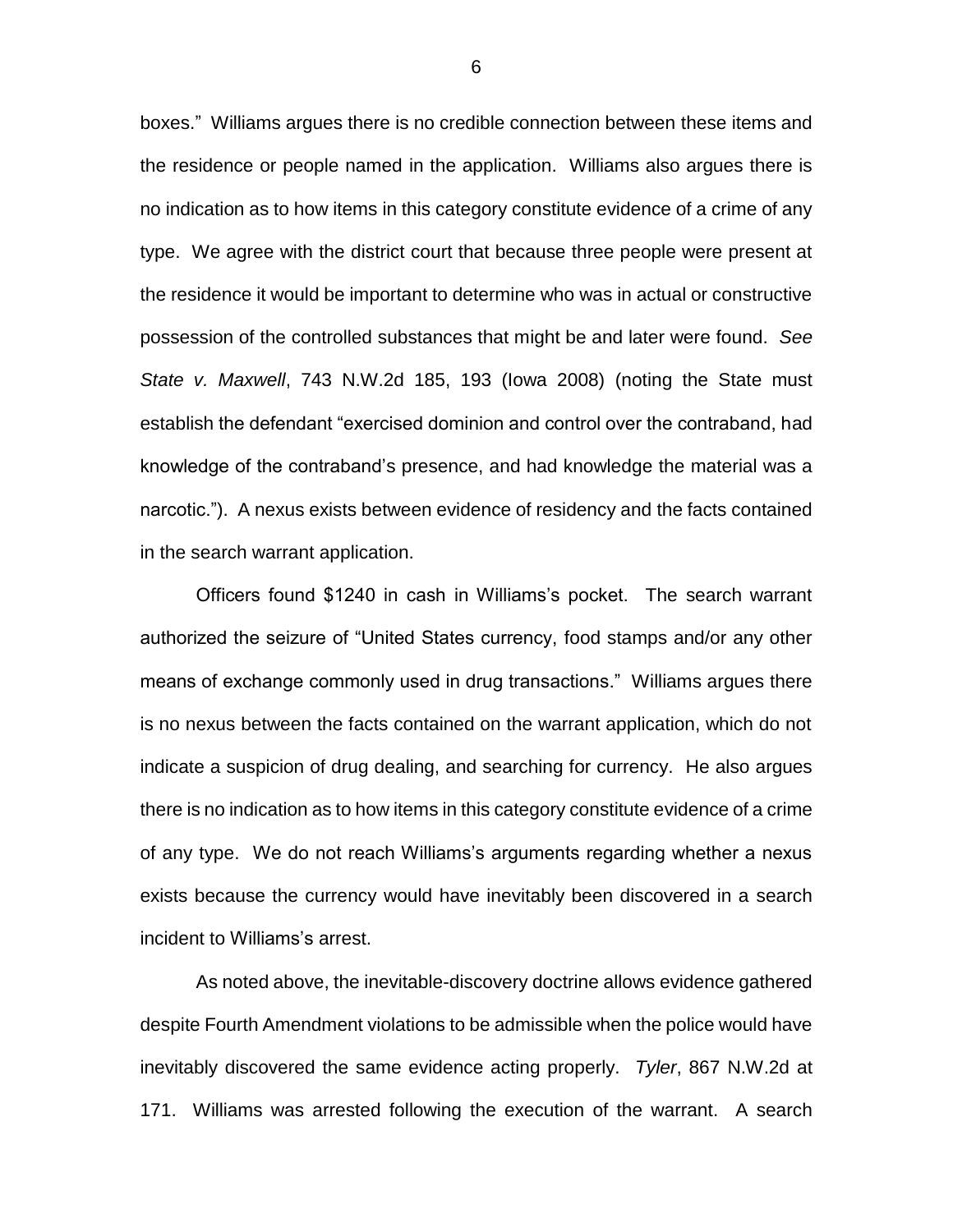incident to arrest would have been performed, which would have yielded the currency found. A search incident to arrest allows a police officer "to search a lawfully arrested individual's person and the immediately surrounding area without a warrant." *State v. Christopher*, 757 N.W.2d 247, 249 (Iowa 2008) (citations omitted).

Williams also argues there is no credible connection between the following categories of property listed in the search warrant and the residence or people named, or any indication as to how items in these categories constitute evidence of a crime of any type:

1. Any and all paraphernalia, instrumentalities, substances, scales or documents which are evidence of the illicit possession, use, dealing, or distribution in controlled substances.

2. Addresses and/or telephone books, papers, cell phones, electronic records and photographs including names, address, and telephone numbers, of potential customers or associates of the occupants or residents of the above premises.

3. Books, records (written or electronic), receipts, bank statements and records, money drafts, letters of credit, money orders, cashier's checks, passbooks, and bank checks.

No such items were found; none were offered into evidence; there is nothing

described in those paragraphs to be suppressed. "The appropriate remedy for [a

Fourth Amendment] violation is suppression of all evidence directly or indirectly

gathered through the search." *State v. Grant*, 614 N.W.2d 848, 855 (Iowa Ct. App.

2000). Because there was no evidence found, there is no evidence to suppress.

We do not address the issue of whether there is a nexus between these items

listed and the warrant application because Williams has no available remedy.

**IV. Conclusion.**